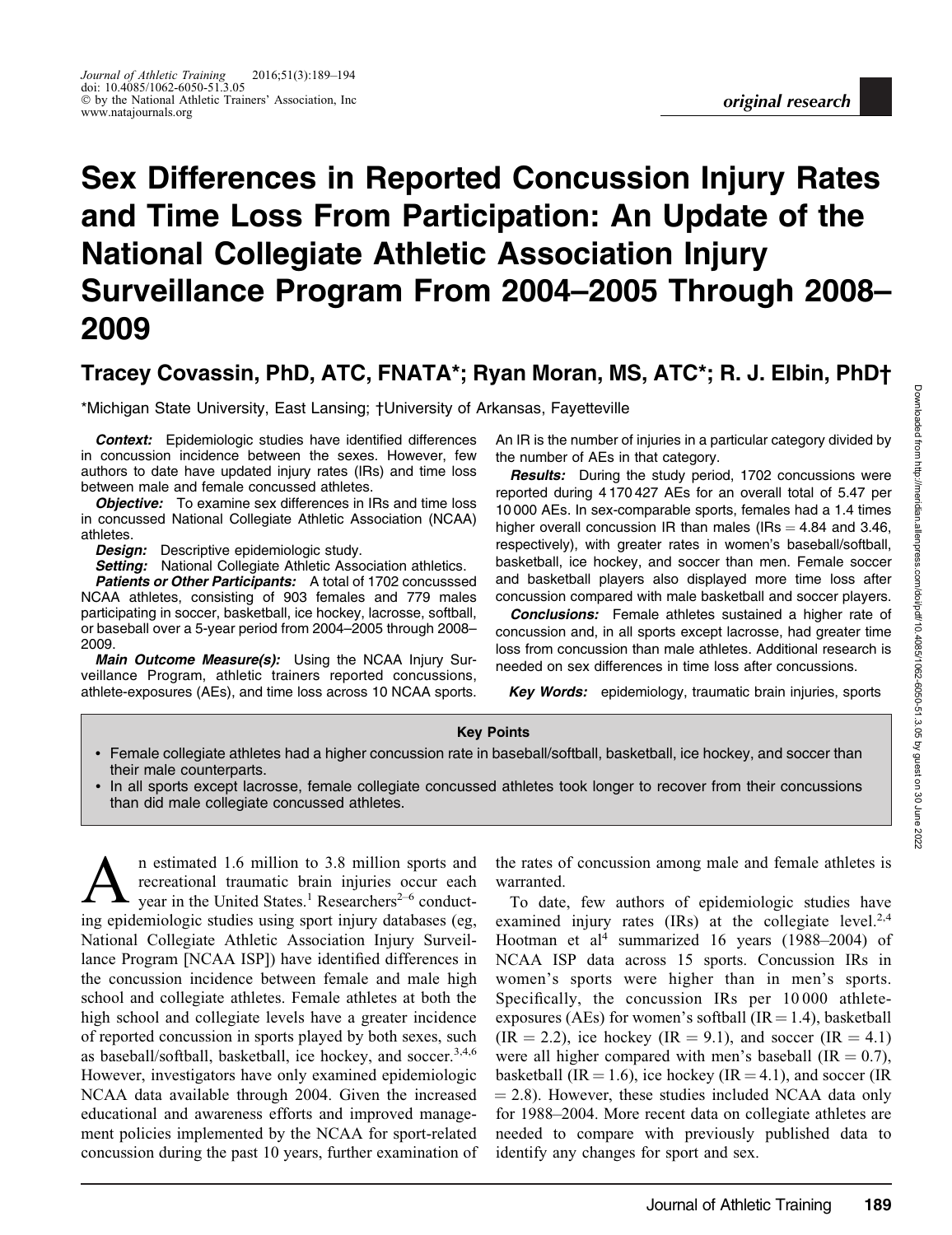Epidemiologic data gathered at the high school level suggest that sex differences in concussion IRs are also evident. In 2012, Marar et al<sup>3</sup> compared injury trends among male and female high school athletes based on data gathered during the 2008–2010 athletic seasons. A total of 1936 concussions were reported during 7 780 064 AEs. In sex-comparable sports, concussion IRs per 10 000 AEs were higher for female athletes  $(IR = 1.7)$  compared with male athletes  $(IR = 1.0)$ . Specifically, girls' soccer  $(IR = 3.4)$ , basketball  $(IR = 2.1)$ , and softball  $(IR = 1.6)$  all had higher concussion rates than boys' soccer  $(IR = 1.9)$ , basketball (IR = 1.6), and baseball (IR = 0.5). Similarly, Lincoln et al<sup>6</sup> examined IRs in a sample of 25 high schools over an 11-year period (1997–2008). Compared with boys, girls had a higher rate ratio (RR: an estimate of the relative risk based on IRs) per 10 000 AEs of concussion in soccer (RR = 2.1), softball (RR = 1.9), and basketball  $(RR = 1.7)$ .<sup>6</sup> These data suggest that males and females at the high school level differ in the incidence of reported concussions, with female athletes having a higher incidence.

In addition to examining sex differences in the IRs of concussion, documentation of time loss from sport participation due to concussion is also relevant and understudied in collegiate athlete populations. Identifying time loss from concussions is important so that we can determine if females or males take longer to recover, which will inform clinical care in this at-risk population. In previous studies of high school athletes, female concussed athletes competing in basketball, lacrosse, and soccer, demonstrated greater time loss from participation than did male concussed athletes competing in similar sports.<sup>6</sup> Similarly, Zuckerman et al<sup>7</sup> reported that female concussed athletes (middle school, high school, college) had greater time loss before their total symptom score returned to baseline compared with male concussed athletes (9.1 versus 7.0 days, respectively). In contrast, Frommer et al<sup>8</sup> failed to document sex differences in time loss from participation between male and female high school concussed athletes. Although these results support sex differences in time loss from participation due to concussive injury at the youth and high school levels, whether these differences exist in the collegiate population is unknown.

Documenting epidemiologic trends for the incidence of and time loss from participation after sport-related concussion is important for sports medicine professionals treating these athletes. Clinicians should be aware of which athletes may be self-reporting a concussion and which athletes may have a protracted recovery. Moreover, identifying sex differences in incidence rates and time loss from participation after concussion could both complement and support differences between male and female athletes. We provide an updated examination of concussion IRs and time loss from participation among male and female NCAA concussed athletes from 2004–2005 through 2008–2009. We hypothesized the following: (1) The IRs for female concussed athletes would be higher than for male concussed athletes. (2) Female concussed athletes would exhibit greater time loss from participation compared with male concussed athletes.

# METHODS

#### Operational Definition of Concussion

Concussion was operationally defined as ''a complex pathophysiological process affecting the brain, induced by traumatic biomechanical forces.''<sup>9</sup> A reportable concussion in the NCAA ISP was defined as one that (1) occurred as a result of participation in an organized intercollegiate practice or competition, (2) required medical attention by a team certified athletic trainer (AT) or physician, and (3) resulted in restriction of the student-athlete's participation or performance for 1 or more calendar days beyond the day of injury. If an off day followed the injury event, ATs were asked to assess whether the injured athlete would have been able to participate. The diagnosis of a reported concussion was left to the discretion of the ATs and physicians. These individuals used their respective schools' concussion-identification and concussion-management guidelines. Only sport-related concussions were included in this study.

#### Athlete-Exposure

We defined 1 AE as attending 1 session of either a game or practice. The total number of AEs for a particular sport team was calculated as the sum of the total number of games and practices attended by the athletes on that team. The ATs completed weekly forms and did not include athletes who were injured, ill, or missing in their AE calculation.

#### Time Loss

Recovery time from a reported sport-related concussion (ie, total days since injury) was determined by the date of medical clearance for return to full, nonrestricted participation in games. Return to participation was determined by the ATs and physicians once the athletes cleared the concussion protocols at their institutions. The date of return to full, nonrestricted participation for each reported concussed athlete was entered into the electronic form by the AT.

# Injury Rate

An *IR* is a measure of the incidence of injury, defined as the number of injuries in a particular category divided by the number of AEs in that category. For concussion in the NCAA ISP, this value was expressed as concussion injuries per 10 000 AEs. Previous authors have reported IRs per  $10\,000\,\mathrm{AEs}$ ,  $^{10,11}$  which are easier to interpret than 1000 AEs (ie, 7.85/10 000 AEs versus 0.785/1000 AEs).

#### Procedures

The NCAA ISP is operated by the Datalys Center for Sports Injury Research and Prevention, Inc, which is an independent nonprofit research center. The NCAA ISP is a surveillance system that collects a variety of data elements for all NCAA sports across all 3 NCAA divisions. Exposure variables consist of the total number of males and females participating in their specified sport by practice or competition. Concussion data consist of the total number of reported concussions per sport, competition, and practice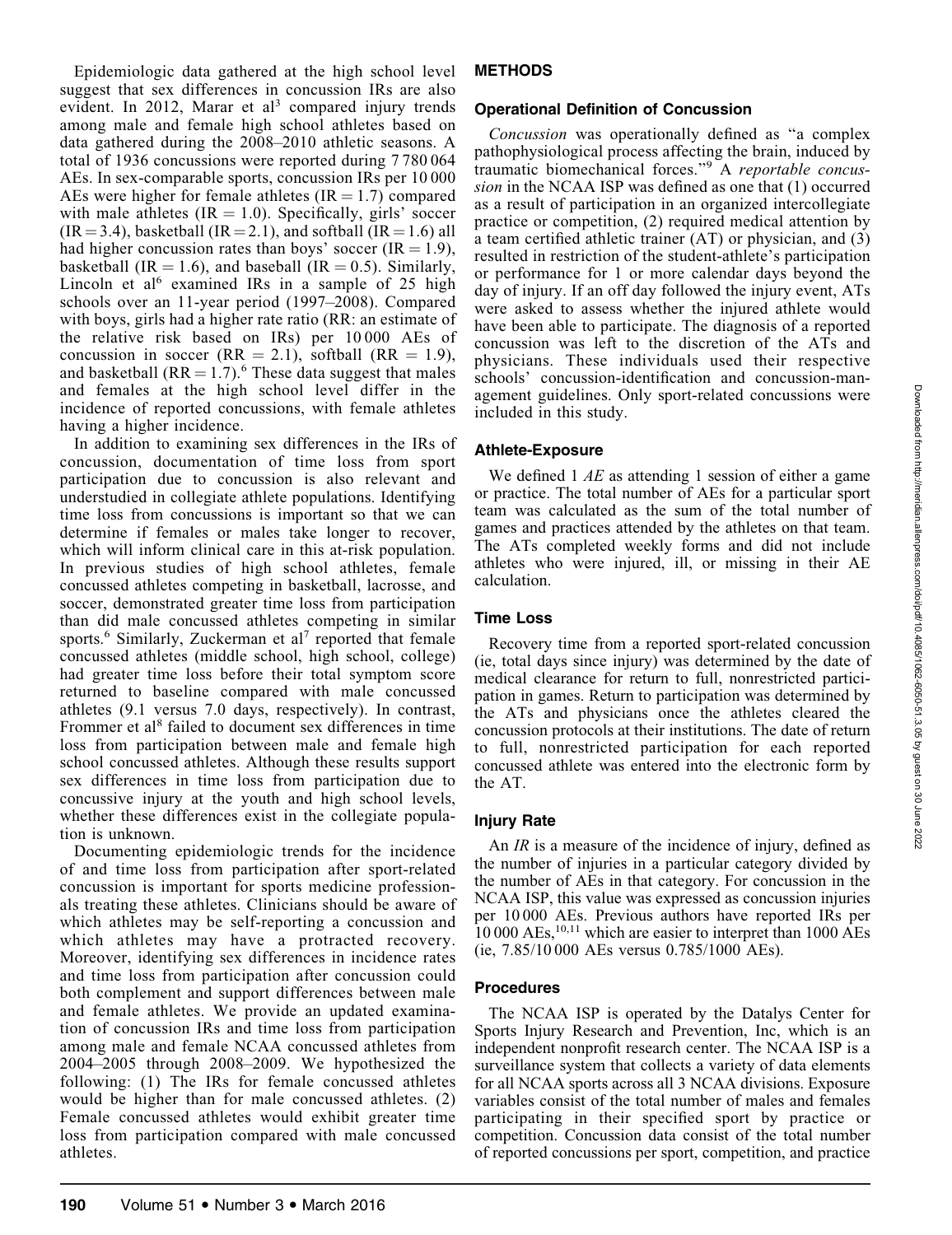Table 1. Practice and Game Athlete-Exposures by Male and Female Sports

| <b>National Collegiate</b>        | Athlete-Exposures |         |         |  |
|-----------------------------------|-------------------|---------|---------|--|
| <b>Athletic Association Sport</b> | Practice          | Game    | Total   |  |
| Men's baseball                    | 413224            | 213526  | 626750  |  |
| Women's softball                  | 243621            | 174480  | 418101  |  |
| Men's basketball                  | 520998            | 131830  | 652828  |  |
| Women's basketball                | 458373            | 130396  | 588769  |  |
| Men's ice hockey                  | 208010            | 61483   | 269493  |  |
| Women's ice hockey                | 89563             | 29 20 3 | 118766  |  |
| Men's lacrosse                    | 195210            | 34 382  | 229592  |  |
| Women's lacrosse                  | 147508            | 34868   | 182376  |  |
| Men's soccer                      | 413160            | 114034  | 527194  |  |
| Women's soccer                    | 419721            | 136837  | 556 558 |  |

and time loss from concussion. All reported concussions and AEs were entered by ATs using a detailed electronic injury-report form that was completed on a Web-based system. The ATs completed the injury forms weekly and could view and update previously submitted forms as needed throughout the academic year. The detailed injury form was standardized for all ATs. The Datalys Web system includes a verification process that reviews entries and flags invalid entries. Datalys exported the data from the NCAA ISP across 10 sex-comparable NCAA sports, over a 5-year period from 2004–2005 through 2008–2009. Although some of the sports have different rules (ie, checking in ice hockey for males), they are comparable because they are the same sport (ie, male soccer, female soccer), played in the same environment (ie, ice arena), with the same AEs, and with the same season length. All data were considered exempt by the Michigan State University Institutional Review Board, as no identifying variables were present.

#### Data Analysis

The IRs for all male and female sports were calculated. To compare IRs between male and female reported concussed athletes and among the sports, we calculated rate ratios (RRs). The RR compares the IR for 1 group or condition (eg, females) with the IR of another group or condition (eg, males). It is calculated by dividing the IR of 1 group by the IR of the other group and provides an indication of where risk is concentrated. All IRs and RRs are presented using 95% confidence intervals. Also, t tests were conducted to determine sex differences for time loss from participation in comparable sports. Due to multiple comparisons, we performed a Bonferroni correction; therefore, significance was set a priori at  $P = .01$ . All data analyses were conducted using SPSS (version 21; IBM Corporation, Chicago, IL).

# **RESULTS**

#### Concussion IR

Practice AEs totaled 1 358 786 for females and 1 750 602 for males during the 5-year study period (Table 1). In regard to game AEs, females had 505 784 and males had 555 255. A total of 799 (46.9%) reported concussions occurred in NCAA male players and 903 (53.1%) in NCAA female players (Table 2). Of all the reported concussions, 42 athletes (2.5%; males  $= 24$ , females  $= 18$ ) sustained multiple concussions during the 5-year study period. Twothirds of these multiple concussions occurred in competition (n = 28, 67%), with the rest occurring in practice (n = 14, 33%). Most of the reported concussions occurred in season (n = 1284, 75.4%), followed by preseason (n = 348, 20.4%) and postseason ( $n = 73, 4.3\%$ ).

A total of 1045 (61.4%) reported concussions occurred in competition and 657 (38.6%) reported concussions occurred in practice. The prevalence of reported concussions was also higher in competition than in practice for all 10 sports (Table 3). The highest competition IR was men's lacrosse (22.98). This was followed by men's ice hockey (20.66), women's soccer (18.9), women's ice hockey (17.81), and women's lacrosse (14.91). When examining competition compared with practice sessions, men's ice hockey had a 12.99 times greater rate, followed by men's lacrosse (9.74), men's soccer (7.69), women's soccer (7.84), and women's ice hockey (6.14).

When examining sex differences in the 5 comparable sports of softball/baseball, basketball, ice hockey, lacrosse, and soccer, females (IR  $=$  4.84) had a 1.40 times higher overall IR than males ( $IR = 3.46$ ). Specifically, females had a higher overall concussion IR than males, respectively, for ice hockey (6.57 versus 5.94), soccer (6.45 versus 4.19), basketball (4.67 versus 3.34), and softball (2.34 versus 1.20). The only sport in which males had a higher concussion IR than females was lacrosse (5.44 versus 4.99, respectively; Table 3). When examining the relative risk for a reported concussion, female softball players had almost a 2 times greater risk compared with male baseball players (RR = 1.95, 95% confidence interval [CI] = 1.45,

Table 2. Practice and Game Concussions by Preseason, In Season, and Postseason for Male and Female Athletes

|                                                                 | Concussions |           |            |           |           |            |       |
|-----------------------------------------------------------------|-------------|-----------|------------|-----------|-----------|------------|-------|
| <b>National Collegiate</b><br><b>Athletic Association Sport</b> | Practice    |           |            | Game      |           |            |       |
|                                                                 | Preseason   | In Season | Postseason | Preseason | In Season | Postseason | Total |
| Men's baseball                                                  |             | 9         |            |           | 52        |            | 75    |
| Women's softball                                                | 14          | 20        |            |           | 61        |            | 98    |
| Men's basketball                                                | 79          | 53        |            |           | 70        |            | 218   |
| Women's basketball                                              | 69          | 76        |            |           | 119       |            | 275   |
| Men's ice hockey                                                |             | 21        |            |           | 116       |            | 160   |
| Women's ice hockey                                              |             | 20        |            |           | 51        |            | 78    |
| Men's lacrosse                                                  | 29          | 15        |            |           | 73        |            | 125   |
| Women's lacrosse                                                | 25          | 12        |            |           | 51        |            | 91    |
| Men's soccer                                                    | 30          | 39        |            |           | 129       | 13         | 221   |
| Women's soccer                                                  | 45          | 55        |            |           | 239       | 13         | 359   |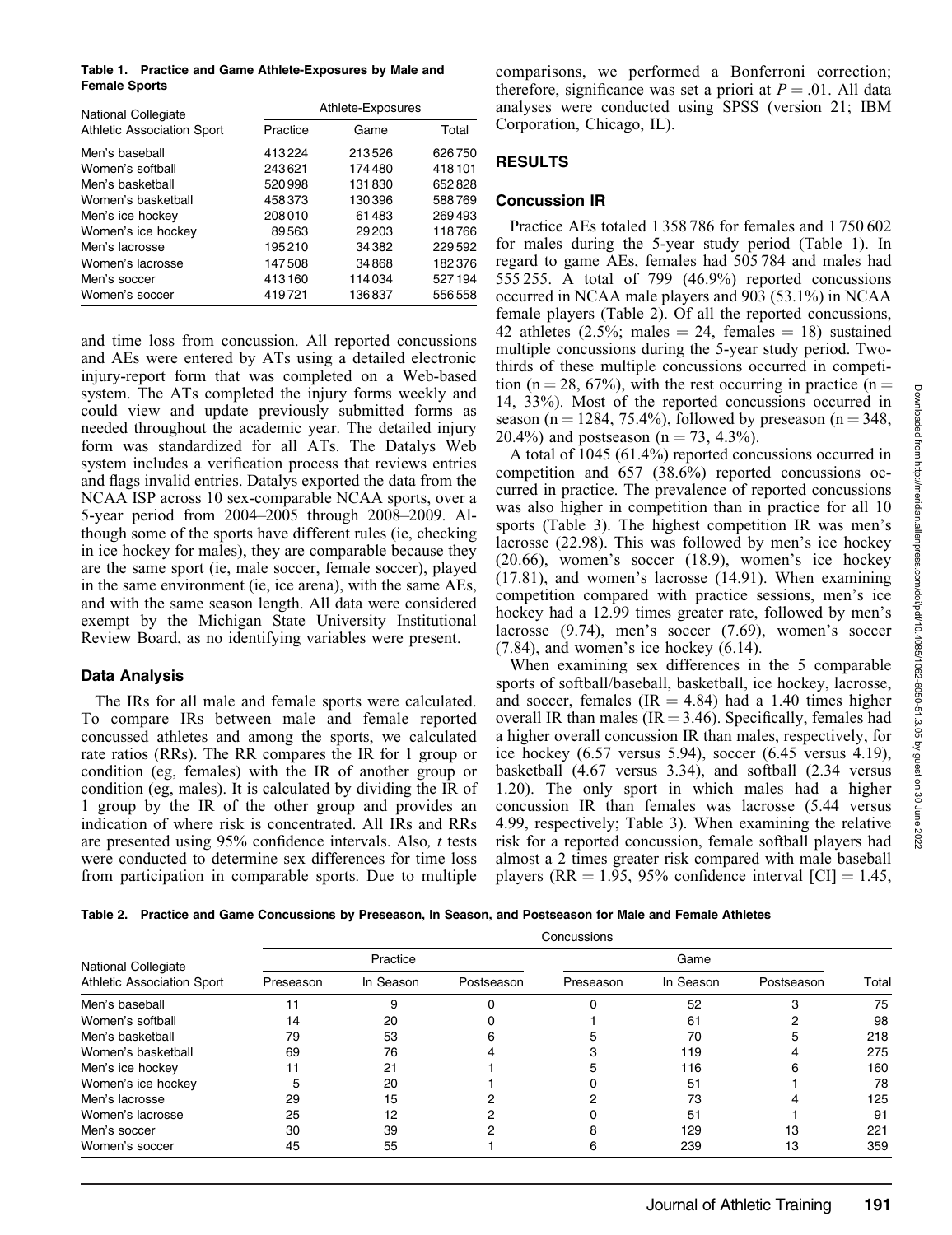Table 3. Practice and Game Concussion Injury Rates (IRs) by Male and Female Sports

|                                                                 |                     | IR (95% Confidence Interval) | Total IR/10000      |                         |                                    |                         |
|-----------------------------------------------------------------|---------------------|------------------------------|---------------------|-------------------------|------------------------------------|-------------------------|
| <b>National Collegiate</b><br><b>Athletic Association Sport</b> | Practice            | Game                         | Total               | Rate Ratio <sup>a</sup> | AEs (Hootman<br>et al <sup>4</sup> | Rate Ratio <sup>b</sup> |
| Men's baseball                                                  | $0.48$ (0.30, 0.75) | 2.58(1.94, 3.35)             | 1.20 (0.94, 1.50)   | 5.38                    | 0.7                                | 1.71                    |
| Women's softball                                                | 1.40 (0.97, 1.95)   | 3.67(2.82, 4.68)             | 2.34(1.90, 2.86)    | 2.62                    | 1.4                                | 1.67                    |
| Men's basketball                                                | 2.65(2.23, 3.13)    | 6.07(4.81, 7.55)             | 3.34(2.91, 3.81)    | 2.29                    | 1.6                                | 2.08                    |
| Women's basketball                                              | 3.25(2.75, 3.82)    | 9.66(8.45, 11.50)            | 4.67 (4.14, 5.26)   | 2.97                    | 2.2                                | 2.12                    |
| Men's ice hockey                                                | 1.59 (1.09, 2.23)   | 20.66 (17.22, 24.57)         | $5.94$ (5.05, 6.93) | 12.99                   | 4.1                                | 1.45                    |
| Women's ice hockey                                              | 2.90(1.90, 4.25)    | 17.81 (13.30, 23.34)         | 6.57(5.19, 8.20)    | 6.14                    | 9.1                                | 0.72                    |
| Men's lacrosse                                                  | 2.36(1.73, 3.14)    | 22.98 (18.20, 28.63)         | 5.44(4.53, 6.49)    | 9.74                    | 2.6                                | 2.09                    |
| Women's lacrosse                                                | $2.64$ (1.88, 3.61) | 14.91 (11.14. 19.55)         | 4.99(4.02, 6.13)    | 5.64                    | 2.5                                | 2.0                     |
| Men's soccer                                                    | 1.72 (1.34, 2.17)   | 13.15 (11.94, 16.38)         | 4.19 (3.66, 4.78)   | 7.64                    | 2.8                                | 1.50                    |
| Women's soccer                                                  | 2.41(1.96, 2.92)    | 18.90 (16.76, 21.45)         | 6.45(5.83, 7.19)    | 7.84                    | 4.1                                | 1.58                    |

Abbreviation: AEs, athlete-exposures.

a Rate ratio between game and practice IRs.

<sup>b</sup> Rate ratio between results of Hootman et al<sup>4</sup> and current IRs.

2.65), female soccer players had a 1.54 times greater risk compared with male soccer players (95%  $CI = 1.31, 1.83$ ), female basketball players had a 1.4 times greater risk (95%  $CI = 1.17, 1.67$  compared with male basketball players, and female ice hockey players had a 1.1 times greater risk  $(95\% \text{ CI} = 0.84, 1.30)$  compared with male ice hockey players. Male lacrosse players were at a 1.1 times greater risk (95% CI =  $0.832$ , 1.43) than female lacrosse players for incurring a reported concussion in either practice or competition.

When we compared the findings of Hootman et  $al<sup>4</sup>$  with ours, all sports except women's ice hockey had increases in reported concussion IRs. Women's basketball  $(RR = 2.12)$ , men's basketball (RR = 2.08), men's lacrosse (RR = 2.09), and women's lacrosse  $(RR = 2.0)$  all had a 2.0 or more times greater risk for reported concussions during the 2004–2005 through 2008–2009 compared with the previous 15 years. See Table 4 for complete RR information from Hootman et  $al<sup>4</sup>$  and us.

#### Time Loss From Participation in Sex-Comparable Sports

Female soccer players (mean  $= 9.33 \pm 8.54$  days) took longer to return to participation than male soccer players  $(6.14 \pm 6.15$  days) from reported concussions that occurred in practice ( $t = -2.78$ ,  $P = .006$ ). Time loss for reported concussions that occurred in competition did not differ between male (8.2  $\pm$  8.07 days) and female (7.95  $\pm$  6.21 days) soccer players ( $t = 0.449$ ,  $P = .67$ ). Female basketball

athletes (7.40  $\pm$  7.10 days) also took longer to recover from reported concussions that occurred in competitions than did male basketball athletes (5.57  $\pm$  3.39 days, t =  $-2.47$ ,  $P = .01$ ). However, female basketball players (7.78)  $\pm$  8.10 days) and male basketball players (6.02  $\pm$  6.50 days) did not differ in time loss after reported concussions that occurred during practice sessions  $(t = -1.98, P = .048)$ . No other sex differences were noted for reported concussions that occurred in baseball/softball (practice:  $t =$  $-0.110$ ,  $P = .912$ ; competition:  $t = -0.226$ ,  $P = .828$ ), ice hockey (practice:  $t = -0.126$ ,  $P = .90$ ; competition:  $t = 1.33$ ,  $P = .89$ ; Table 4), or lacrosse (practice:  $t = 2.32, P = .022$ ; competition:  $t = 1.46$ ,  $P = .156$ ) players.

#### **DISCUSSION**

The current study provides an important update on epidemiologic trends for reported concussion IRs and time loss after a reported concussion for male and female NCAA athletes. Our primary findings demonstrate that females participating in sex-comparable sports (eg, basketball, soccer) had a 1.4 times greater incidence of reported concussion than males. Female softball players selfreported a 1.95 times greater incidence of a reported concussion than did baseball players. Female soccer and basketball players had nearly a 1.5 times greater incidence of a reported concussion than did male soccer and basketball players. When comparing our findings with those of the previous 15 years, $\frac{4}{3}$  we found that collegiate athletes were at greater risk for incurring a reported

Table 4. Time Loss for Practice and Game Concussions by Male and Female Sports

| National Collegiate               | Practice         | Competition                         |                  |                                    |  |  |
|-----------------------------------|------------------|-------------------------------------|------------------|------------------------------------|--|--|
| <b>Athletic Association Sport</b> | Concussions, No. | Days $\pm$ SD (P Value)             | Concussions, No. | Days $\pm$ SD (P Value)            |  |  |
| Men's baseball                    | 18               | $7.56 \pm 5.74$                     | 53               | $8.04 \pm 6.88$                    |  |  |
| Women's softball                  | 30               | $7.97 \pm 6.64$ (.828)              | 54               | $8.19 \pm 6.96$ (.912)             |  |  |
| Men's basketball                  | 130              | $6.02 \pm 6.50$                     | 70               | $5.57 \pm 3.39$                    |  |  |
| Women's basketball                | 144              | $7.78 \pm 8.10$ (.048)              | 119              | 7.40 $\pm$ 7.10 (.01) <sup>a</sup> |  |  |
| Men's ice hockey                  | 74               | $8.93 \pm 7.34$                     | 32               | $8.75 \pm 7.75$                    |  |  |
| Women's ice hockey                | 25               | $6.67 \pm 4.97$ (.190)              | 48               | $9.96 \pm 7.45$ (.897)             |  |  |
| Men's lacrosse                    | 40               | $8.70 \pm 7.99$                     | 74               | $8.93 \pm 7.34$                    |  |  |
| Women's lacrosse                  | 34               | $6.65 \pm 3.89$ (.156)              | 50               | $6.16 \pm 5.89$ (.022)             |  |  |
| Men's soccer                      | 70               | 6.14 $\pm$ 6.15                     | 147              | $8.27 \pm 8.07$                    |  |  |
| Women's soccer                    | 94               | $9.33 \pm 8.54$ (.006) <sup>a</sup> | 257              | $7.95 \pm 6.21$ (.67)              |  |  |

a Greater time loss for females compared with males.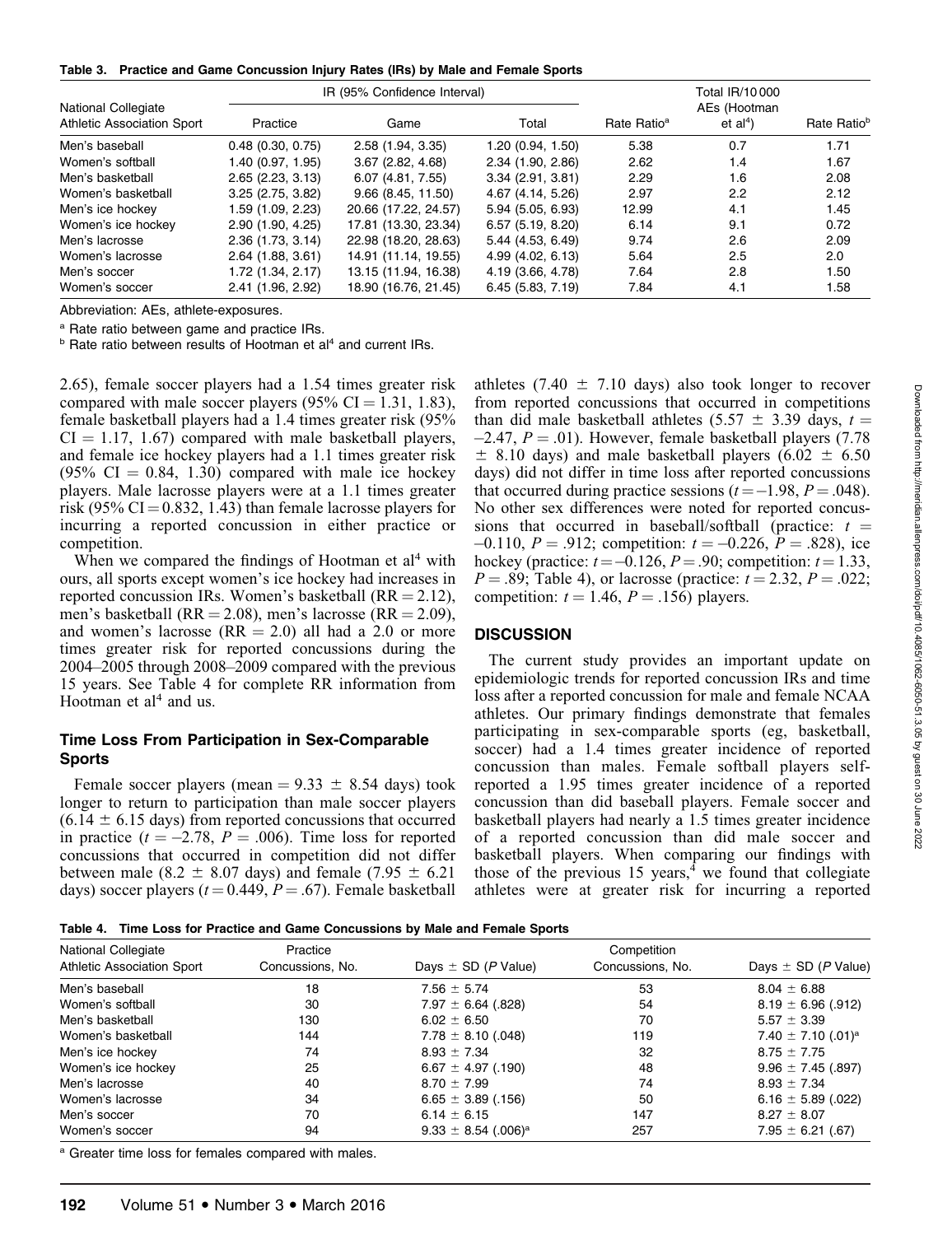concussion. In addition, female basketball and soccer athletes had greater time loss from a reported concussion compared with male basketball and soccer players.

The current results are consistent with those of previous researchers<sup>3,4,6</sup> who documented higher concussion rates for females than males in baseball/softball, basketball, ice hockey, and soccer. These findings have been attributed to greater peak head and neck angular acceleration in female athletes.12 Females may also have a greater incidence of reported concussions due to increased blood flow, $^{13}$ neuroanatomical differences (ie, greater area of unmyelinated neuronal processes), $14$  or potentially the female sex hormone estrogen.<sup>15</sup> Females have also been noted to have a higher incidence of migraine headaches than males, which may have contributed to the increased incidence of females reporting concussions.<sup>16</sup> Researchers<sup>8,17</sup> have also reported a discrepancy by sex in symptom reporting, as female athletes reported more concussion symptoms than did male athletes. The explanations for increased concussion-symptom reporting for females compared with males are unclear, but females may be more honest in reporting symptoms,<sup>18</sup> whereas males may underreport their symptoms.

Other than ice hockey, all sports had a greater incidence by at least 1.5 times for reported concussion in 2004–2005 through 2008–2009 compared with the previous 15 years. Moreover, women's and men's basketball and lacrosse had a 2.0 times greater incidence for a reported concussion in 2004–2005 through 2008–2009. This increase in reported concussions could be attributed to increased awareness by both the media and health care professions, along with increases in athletes reporting concussions. Although we did not study this factor, it may be that collegiate athletes were more aware of the dangers of playing with a concussion or more willing to report their concussions to a sports medicine professional. In regard to ice hockey, we do not know why the rate in women's ice hockey decreased.

The present study indicated partial support for differences in the concussion incidence in sex-comparable sports and time loss from participation. Specifically, females had greater time loss than males in basketball and soccer. These results were similar to those of Marar et  $a^{3}$  who also reported greater time loss for female concussed athletes compared with male concussed athletes but contrast with those of Frommer et al,<sup>8</sup> who reported no differences in time loss between female and male high school athletes. Concussions were included only if the injury was reported to the AT or physician, and therefore, concussion reporting may reflect sex differences, as females may tend to be more honest about reporting their symptoms. In addition, increased severity of reported concussions for female athletes participating in basketball and soccer may have accounted for greater time loss. Finally, the reported concussions had to result in a time loss of 1 or more days to be included in the study. As expected, due to the difference in the contact rules between men and women's lacrosse, female lacrosse athletes displayed fewer overall reported concussions in competition and practice. In ice hockey, however, females sustained a greater number of reported concussions in games than their male counterparts but fewer during practice. This could be attributed to the females' practices

involving less collision and more fundamental skills. In a game situation, females may be less likely to mechanically take the forces due to decreased neck strength, girth, and  $mass.<sup>12</sup>$ 

A consensus appears to be emerging that, in sexcomparable sports, female athletes at the collegiate level experience a greater number of reported concussions than males. Whether this information depicts a true sex difference in concussion incidence or is a result of sex differences in concussion-reporting behaviors (ie, females overreport, males underreport, or both), the sports medicine professional should be aware of the concussion occurrence in female athletes. These data warrant the continued study of recovery outcomes among male and female concussed athletes.

Our findings revealed that NCAA athletes self-reported a greater incidence of concussions in competition compared with practice sessions for all 10 sports. The sports with the highest competition IRs were men's ice hockey and lacrosse and women's ice hockey, lacrosse, and soccer. Our results are consistent with those of other research $ers<sup>3,5,19,20</sup>$  who also reported higher IRs in competition than in practice sessions. Several reasons may explain why collegiate athletes incurred more reported concussions in competitions compared with practices. First, the level of intensity is greater in competition than practice, resulting in more injuries.<sup>21</sup> Second, physical contact between players is increased during competition compared with practice sessions.<sup>22</sup> Finally, more illegal contact may take place during competition compared with practice.

This study was not without limitations. An injury was included in the dataset only if the athlete self-reported it to the AT or physician or if the athlete was removed from participation by an AT or physician and had a time loss of 1 or more days. Any concussions that were not accurately diagnosed or that did not hold the athlete out for 1 or more calendar days were excluded from the study. The definition of concussion used by the NCAA ISP is vague, which may have resulted in variations in concussion diagnosis by sports medicine professionals. Another limitation was the AE definition as 1 player attending 1 session of either a game or practice. This definition does not take into consideration the total amount of exposure time in a practice or game. A final limitation to the study was the definition of return to play. Sports medicine professionals used their own judgment in determining when a concussed athlete was ready to return to participation. As a result, there may have been variations from site to site as to when a concussed athlete was returned to participation.

Future researchers should continue to examine the incidence rate and time loss from concussions, especially at the collegiate level. Nonreported concussions in both males and females should be examined to determine if the differences are due to reporting bias or to females truly sustaining more concussions. Investigators should also continue to study biomechanical differences between the sexes, along with advances in rule changes and protective equipment, which may predispose an athlete to or decrease an athlete's likelihood of sustaining a concussion and time loss from injury. Finally, future authors should identify the potential effects of NCAA rule and policy changes on concussions.